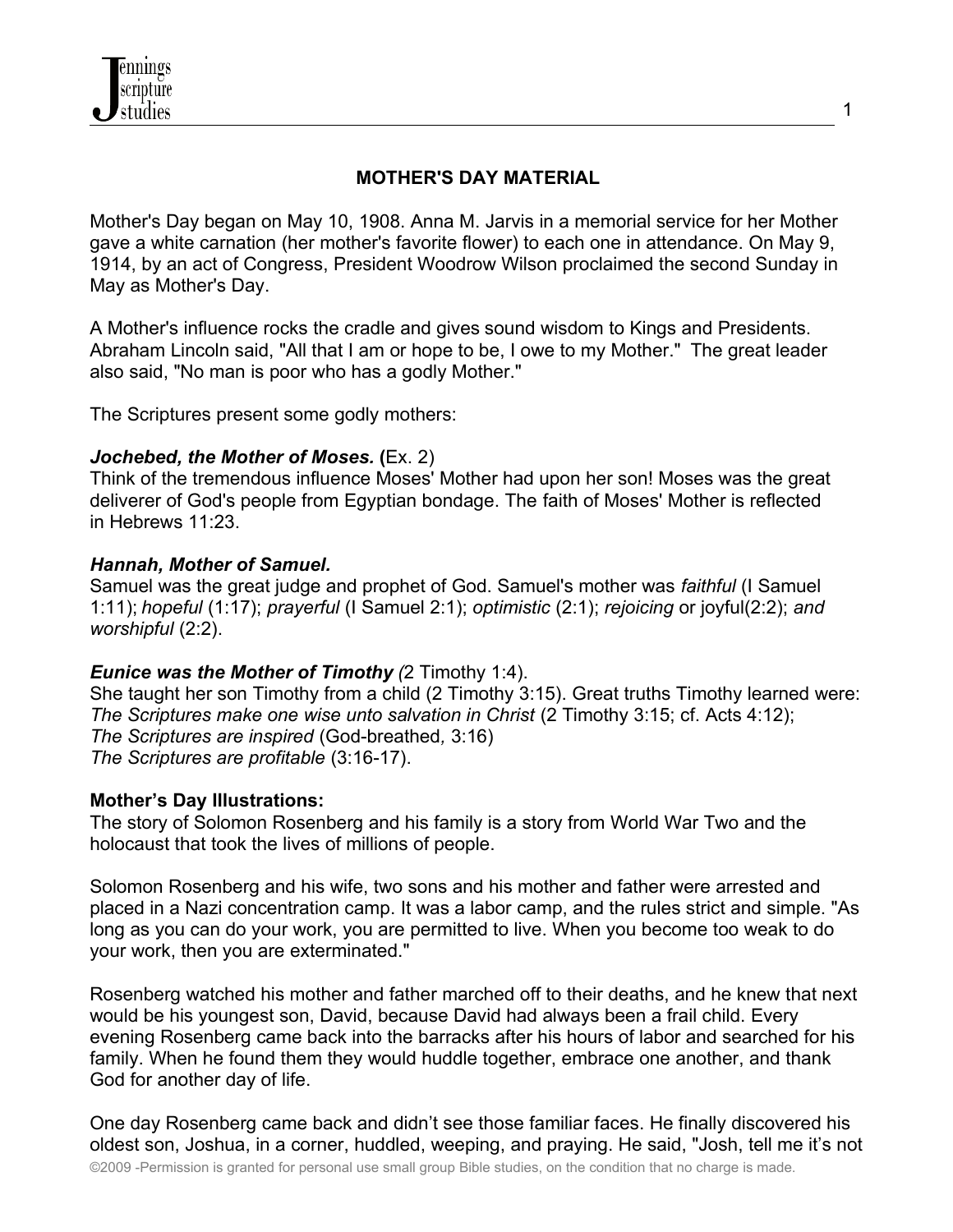true." Joshua said, "It is true, Poppa. Today David was not strong enough to do his work so they came and took him." "Where is your mother?" asked Mr. Rosenberg. "Oh Poppa," he said, "When they came for David, he was afraid and he cried. Momma said, `There is nothing to be afraid of, David,' and she took his hand and went with him. They took Momma too." A mother's love knows no limits!

# 经合格合

Susannah Wesley, mother of John Wesley spent one hour each day praying for her 17 children. In addition, she took each child aside for a full hour every week to discuss spiritual matters. No wonder two of her sons, Charles and John, were used of God to bring blessing to all of England and much of America.

## \*\*\*\*

A woman once wrote Gipsy Smith after an evangelistic campaign to tell him she had been converted as a result of one of his messages. She said, "I believe the Lord wants me to preach the Gospel, Brother Smith, but the trouble is that I have 12 children to raise! What shall I do?" She received this letter in reply: "My dear lady, I am happy to hear that you have been saved and feel called to preach, but I am even more delighted to know that God has already provided you with a congregation of 12!" The new convert got the point!

# \* \* \* \*

# **Hymn: "Faith Of Our Mothers"**

(To tune: "Faith Of Our Fathers")

"Faith of our mothers living still, In spite of dark'ning days of doubt; O, how our hearts warm and thrill

When their faith we think about.

## *Chorus*

*Faith of our mothers, holy faith, We will be true to thee till death.*

Faith of our mothers! Lord give This priceless treasure to us all; That in our fam-ilies we may live When her ex-ample we recall.

## *Chorus*

*Faith of our mothers, holy faith, We will be true to thee till death.*

So bless our Mothers! Ev-ery-one Bless them for holy faith and love; God bless them for work they've done Then honor them in realms above!

## *Chorus*

*Faith of our mothers, holy faith, We will be true to thee till death.*